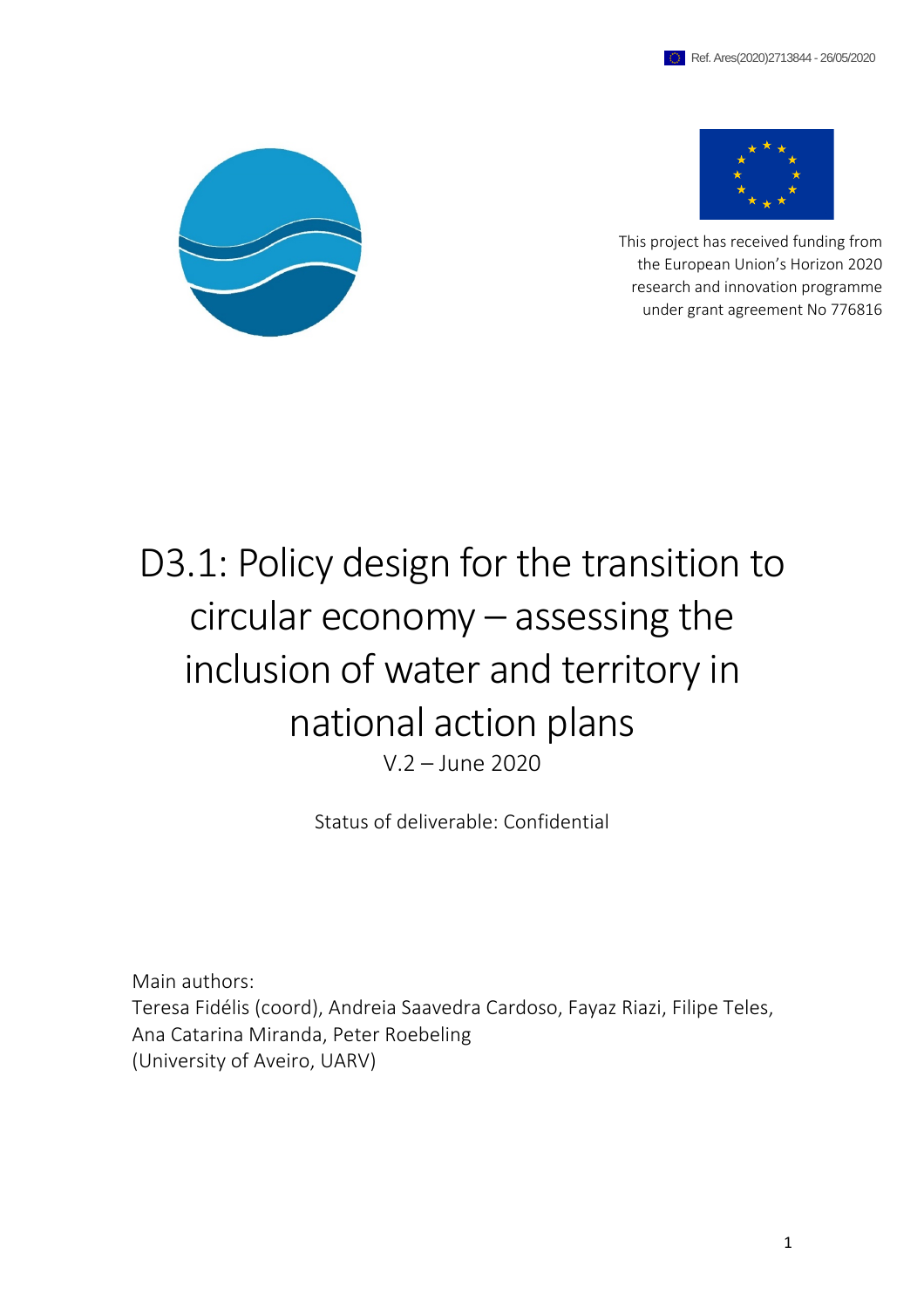# Deliverable Review and Approval

The individuals listed below are not directly involved in the preparation of this deliverable and will review the present document.

| Name | Organization |  |  |
|------|--------------|--|--|
|      |              |  |  |
|      |              |  |  |
|      |              |  |  |

# Deliverable Development and Review Process

|   | Key Event                                     | Deadline         | Done by         |  |
|---|-----------------------------------------------|------------------|-----------------|--|
| 1 | Submission of Draft Deliverable to reviewers  | 31 October 2019  | Teresa Fidélis  |  |
| 2 | Initial Review and Comments obtained          | 22 November 2019 | See above       |  |
| 3 | Uploading and submission of Final             |                  | <b>IRIS</b>     |  |
|   | Deliverable on Participant Portal             |                  |                 |  |
| 4 | Request for revision                          | April 2020       | Erik Pentimalli |  |
|   | The document submitted for this deliverable   |                  |                 |  |
|   | while containing important and relevant       |                  |                 |  |
|   | information, does not address the             |                  |                 |  |
|   | deliverable description. Cannot see a         |                  |                 |  |
|   | concise policy review paper presented.        |                  |                 |  |
|   | Cannot find specific reference to water CE    |                  |                 |  |
|   | and water planning systems in the demo-       |                  |                 |  |
|   | site countries.                               |                  |                 |  |
| 5 | Resubmission of Deliverable 3.1               | June 2020        | Teresa Fidélis  |  |
|   | Task Report in the form of a concise Policy   |                  |                 |  |
|   | Paper assessing the relevance attributed to   |                  |                 |  |
|   | water circular economy in national action     |                  |                 |  |
|   | plans for circular economy.                   |                  |                 |  |
|   | Considering the difficulties of project       |                  |                 |  |
|   | partners to collecting relevant data about    |                  |                 |  |
|   | demo-sites, the analysis of the CE in spatial |                  |                 |  |
|   | and water planning systems had to be          |                  |                 |  |
|   | postponed for D 3.2.                          |                  |                 |  |
|   | The new version of D3.1 has been fully        |                  |                 |  |
|   | revised and assesses the integration of       |                  |                 |  |
|   | water circular economy and spatial concerns   |                  |                 |  |
|   | in the EU circular economy action plan and    |                  |                 |  |
|   | then how a set of European national action    |                  |                 |  |
|   | plans, including member states with the       |                  |                 |  |
|   | demo-sites, compare with.                     |                  |                 |  |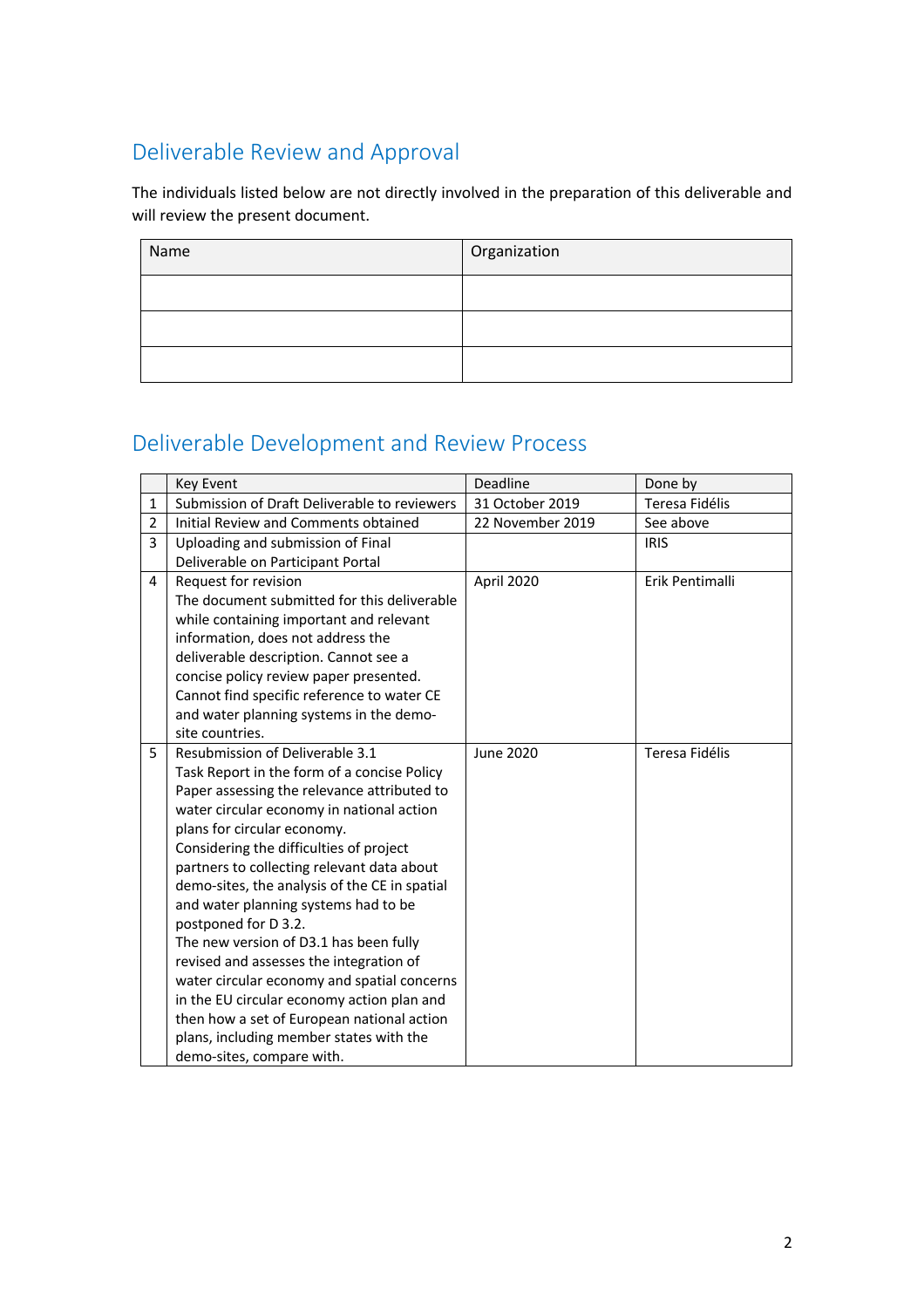# Contents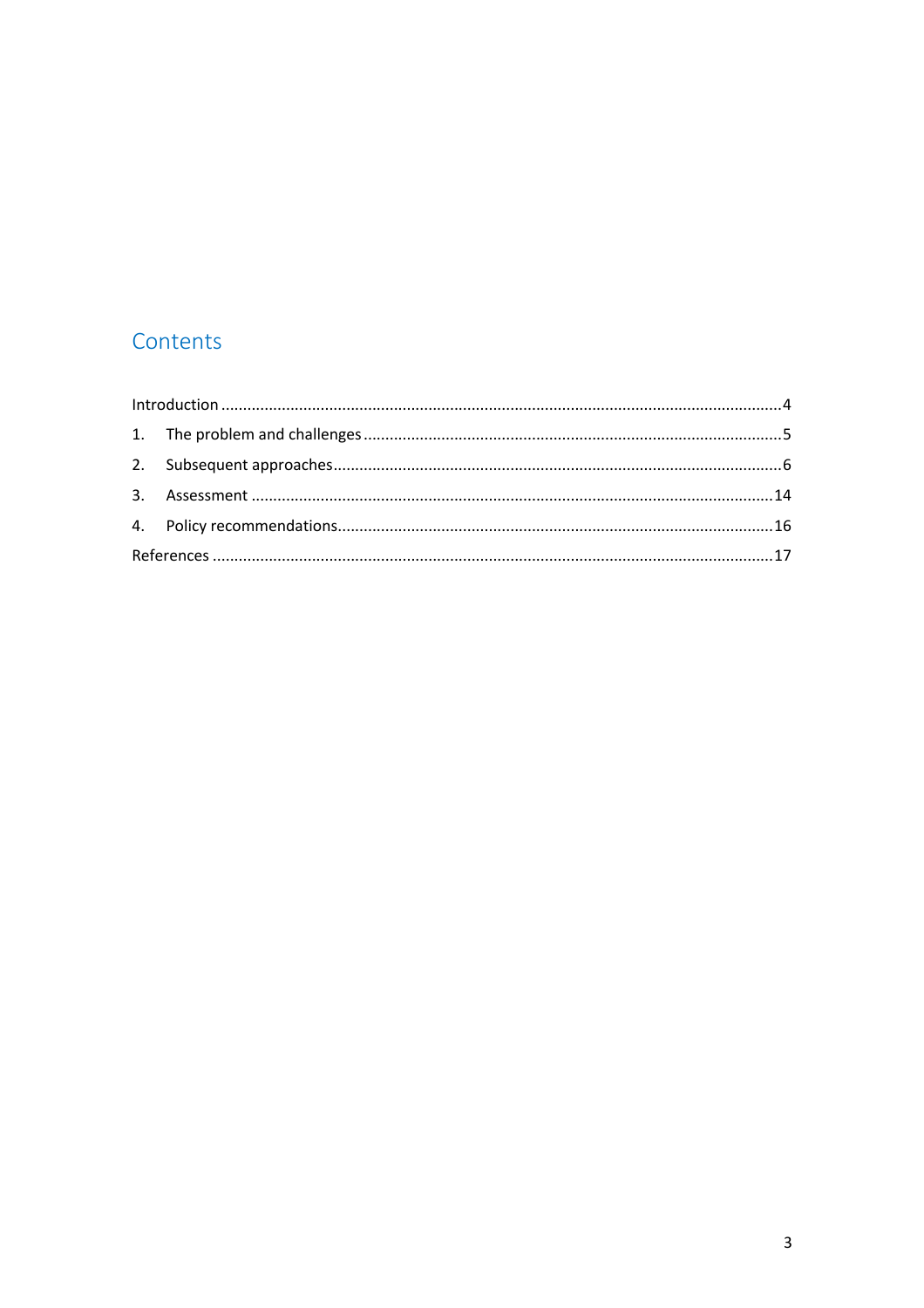### Introduction

Growing human pressures on water resources, different levels of availability of freshwater, climate change impacts and costs to assure adequate access to water have challenged decisionmaking approaches all over the world. Water policies need to tackle the impact of water use by forging new objectives of sustainability and resilience. These objectives, heightened by increasing problems of water scarcity, converge with the circular economy (CE) concept that urges to go beyond linear "take-make-dispose" models and favours closed loops of resources such as materials or other environmental resources, like water. Water reuse is a mean for sustainable water use and part of the CE concept. When applied to water resources, CE can contribute to water management innovations with technologies that, not only improve water quantity and quality by fostering its reuse, but also optimise the amount of energy, minerals and chemicals used in the operation of water systems. This transition, made by a fit-for-purpose approach, implies the establishment of new water loops, different types or qualities of water, new responsibilities and risks and a new set of actors involved in the water system.

Water resources, though, are not only related to the water utilities and man-made water infrastructures, but also, to the river basin hydrographic networks and ecosystems, including rivers, lakes, water reservoirs and aquifers. Water related services are associated with aquatic ecosystems, their interaction with land and with the hydrological cycle, through water purification, water retention and climate regulation. These services need to be considered as an integral part of the CE concept. Moreover, water resources are spread across the territory, interlinked with the spatial distribution of economic activities, and influenced by policy and decision-making processes. This brings land concerns, such as territorial and spatial planning issues, to the forefront of the transition into the CE.

Water reuse has been pursued by several policy approaches, including a sectorial approach by means of water policy, or, expectedly, an integrated approach, by means of a CE policy. Both should be intrinsically related to spatial planning, because the implementation of a water reuse system, with new water loops, is influenced by the territorial allocation of different economic activities and may be conditioned by spatial planning regulations and the related decisionmaking processes.

This policy paper is part of Project Ô − Demonstration of planning and technology tools for a circular, integrated, and symbiotic use of water, and of WP3 dedicated to the Integrated water management, planning and CE. It assesses the integration of water and land related issues in national CE action plans of a set of European Union (EU) member states. So far, only two countries associated to the Project Ô demo-sites have a CE action plan, namely Spain and Italy. This paper also covers a set of other EU countries enlarging the scope of the analysis. It is structured into four sections. Section 1 describes the problem and challenges. Section 2 identifies the European policy approach for CE and questions how water and land related issues are considered. Section 3 assesses how these concerns have been taken into account in a large set of EU member states CE action plans. Section 4 suggests a set of policy recommendations for policy design of CE plans regarding water and land related issues.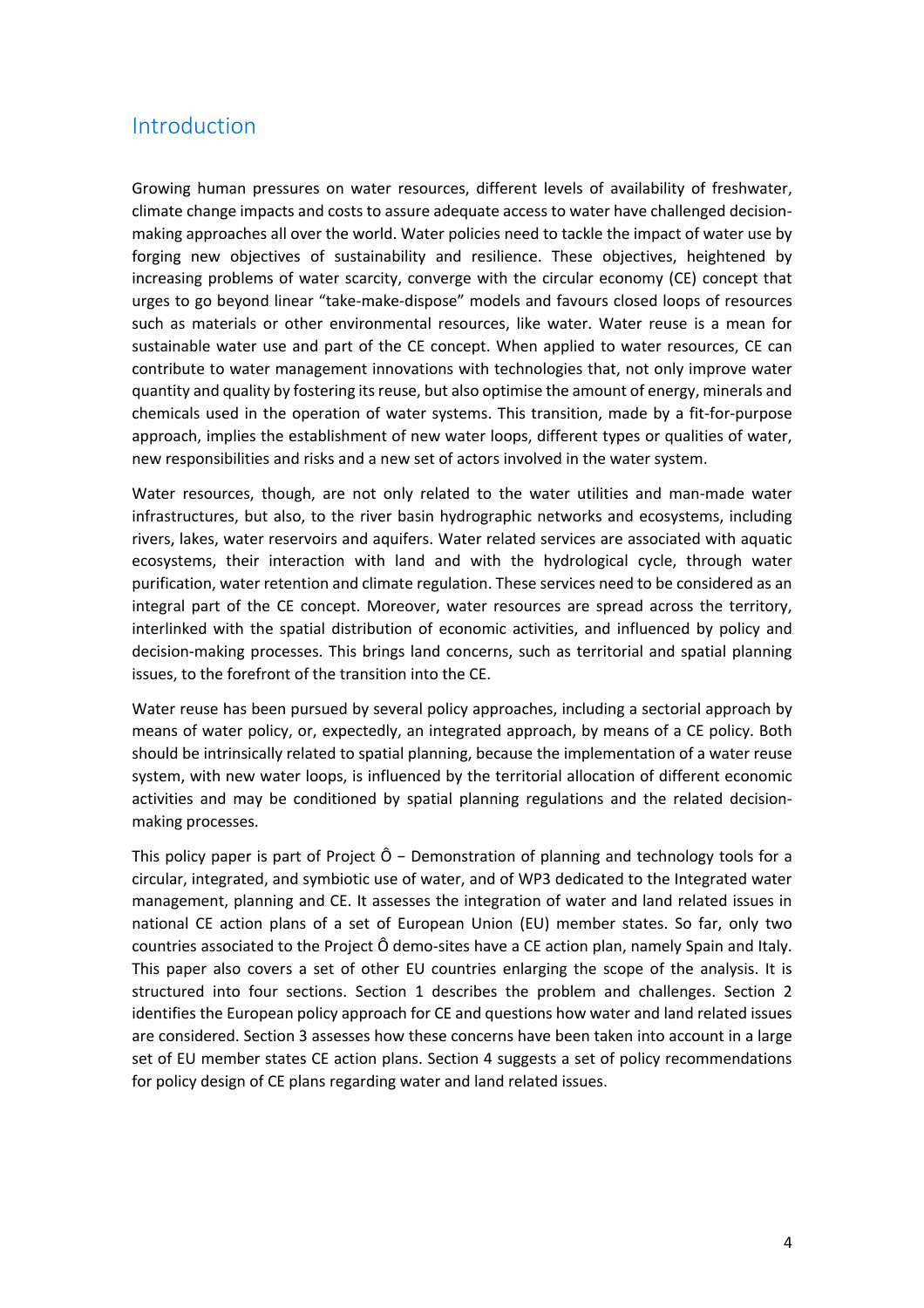# 1. The problem and challenges

The transition to water CE and the scaling-up of water reuse practices requires consistent and coherent policy approaches capable of ensuring a high level of protection of the environment and of human and animal health. Alongside the water policy approach and its related objectives and tools to foster sustainable and efficient use of water, the EU has also included water reuse under the concept and policy of CE. These two policy approaches should be mutually reinforcing and be followed by member-states to better forge water related policy objectives and measures.

Water reuse has been a concern of the EU water policy. Back in 1991, the Urban Wastewater Treatment Directive (91/271/EEC16), considered that treated wastewater should be reused whenever appropriate. After this, many member states have developed plans for efficient water use. In addition, the Water Directive Framework (WFD) (2000/60/EC), that established the common policy context for water management and environmental protection of water across Europe based on the concept of river basin planning, considered water reuse as a supplementary measure along with water-efficiency measures (EC, 2000). This directive considered the River Basin Management Plans (RBMP), with their programmes of measures, as the adequate tool for the implementation of water reuse. Moreover, the WFD established a new phase of European water legislation based on the concept of integrated water resources management that stresses the link between water resources planning and spatial planning (Kaika, 2003). In practice, however, the flexibility allowed for the implementation of WFD did not fully secured the expected nexus approach to water, land and related resources (Liefferink et al., 2011; EEA, 2012; Fidélis and Roebeling, 2014).

In 2015 the EU adopted its first EU action plan for CE ("Closing the Loop") (EU, 2015). This policy approach stated the aim of incentivising the transition from "*waste to resources*" and expand "*the market for secondary raw materials and water reuse*", while increasing water supply and alleviating pressures on the water environment (EC, 2015, p. 11). Since then, the European Commission took a series of actions to promote the reuse of treated wastewater, including the proposal for a regulation setting minimum quality requirements for water reuse, for agricultural irrigation, favouring the reduction of water scarcity and nutrients recycling by substitution of synthetic fertilisers (EC, 2018; EP, 2019). More recently a new version of the CE action plan ("*For a cleaner and more competitive Europe*") (EU, 2020) has been adopted. This plan refers water reuse within the frame of a key product value chain, associated to food and nutrients (EU, 2020). It adds the concept of water stress in the scope of a resource efficient and competitive economy, a concern included in the recent European Green Deal.

These proposals require new adaptive water governance approaches to ensure water reuse as a consolidated alternative source of water supply. The implementation or enlargement of a water reuse system and, the consequent new water loops, challenges water resources and spatial planning and entails the need to forge a consistent coherent CE' policy approach to facilitate the circularity of water while ensuring the safety of the water reuse system. This policy paper assesses the way water and land concerns are integrated in the CE policy approach. It first analyses how the EU CE plans consider these issues and then how they have been advanced by a set of member states national action plans.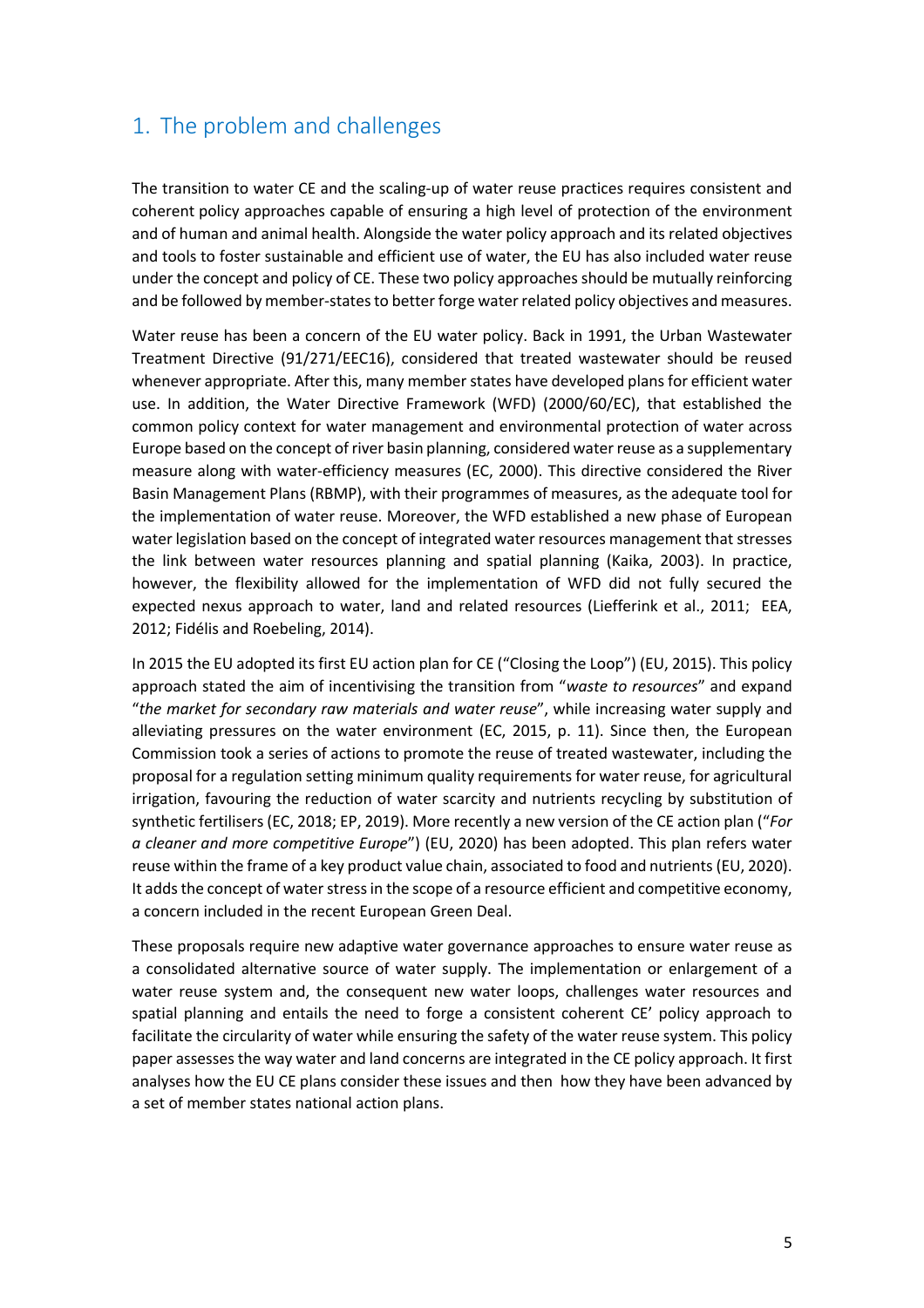### 2. Subsequent approaches

#### *Method*

Within the EU, action plans are usually made-up of concrete proposals for better policy, regulation, funding, and knowledge. Under the public policy context, an action plan is usually understood as a document stating a major public concern or challenge, outlining major priorities and objectives to be pursued, and defining a set of strategies and actions to be developed by particular groups of stakeholders within a community. The way these documents are designed has been recognised as relevant for their success (Schneider and Sidney, 2009). Action plans should ensure internal consistency, i.e. among problem showcase, goals, and actions, and horizontal consistency, i.e. among other related policy fields (Pal, 2013). Moreover, the way policy documents are formulated influence their understanding by the communities and related stakeholders, and consequently their assimilation and implementation (Phillips et al., 2004). Having in mind these assumptions and the objectives stated in the introduction, the analysis of the CE action plans undertook the following steps:

- i) The first, identifies the top ten most frequent words of each document and how they compared to the frequency of the words "water", "land" and "territory";
- ii) The second, widens the counting of words related with water and with land concerns by including terms, such as "wastewater", "rainwater", "hydro", "water reuse", etc. The words related to land-use concerns include "spatial", "land", "land use or land-use", "zone or zoning", "territory or territorial", "spatial planning", "land use planning", "town planning", "urban planning" or "regional planning". To allow the comparison of documents, the quantities were transformed into percentages (number of identified words/total number of words of the action plan)x100;
- iii) The third, represented in word clouds all the words specifically related with water and with land of each action plan;
- iv) The fourth, looked deeper to the content of each the action plans and explored if words identified are associated to the *problem-showcase*, *objectives*, *strategies and measures*, *stakeholders* or *performance indicators*. In this step also, all the counting is transformed into percentages (number of water or and related words associated with each component of the plan/total number of water or land related words)x100.

The analysis concentrates first on the two versions of the EU action plan (EU 2015, EU 2020) and second, on the existing national CE action plans of two countries of the Project Ô demo-sites, i.e. Italy (Italy National Action Plan, 2017) and Spain (Spain National Action Plan, 2018), and also other EU countries like Denmark (Denmark National Action Plan, 2018), Finland (Finland National Action Plan, 2016), Netherlands (The Netherlands National Action Plan, 2016) Germany (Germany National Action Plan, 2016), France (France National Action Plan, 2018), Greece (Greece National Action Plan, 2018), and Portugal (Portugal National Action Plan, 2017). The study used the assistance of *Atlas.ti* software and consisted on a qualitative content analysis (Elo and Kyngäs, 2008; Graneheim and Lundman, 2004), a widely used research method to analyse text data (Hsieh and Shannon, 2005), also used in studies related to CE (Galvão et al., 2018; Homrich et al., 2018; Kirchherr et al., 2017). The study used the English versions of the action plans, except the Spanish that had to be subject to a translation process.

#### *Water and land related concerns in the EU circular economy action plans*

The EU already counts with two CE action plans, one from 2015 and another from 2020. The first action plan is mainly centred on wastes, raw materials and to a lesser extent food' issues. The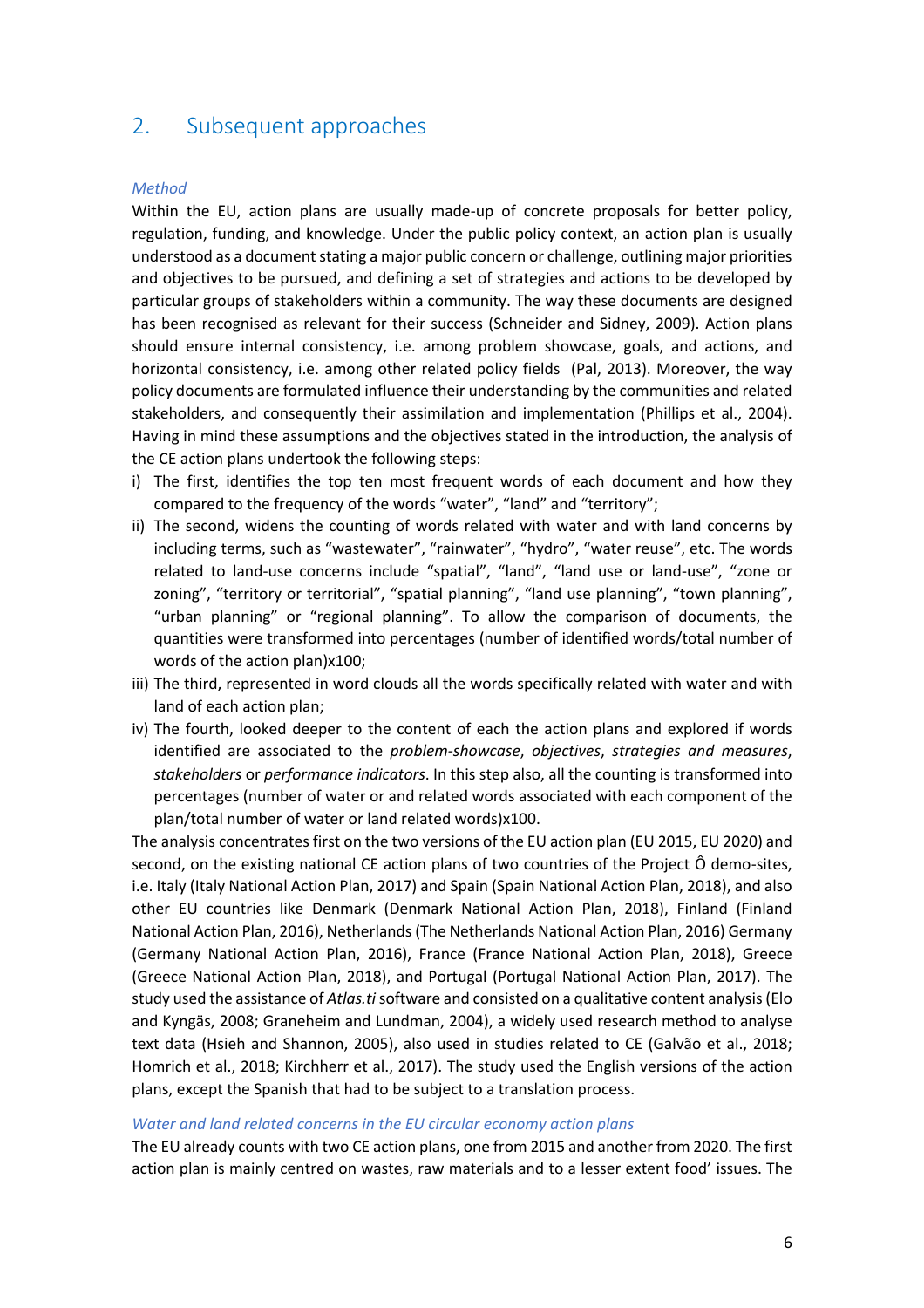references to "water" are far from being the most frequent issues mentioned, as it can be observed in Figure 1 representing the top ten words in each version of the EU action plans. The word clouds, presented in Figure 2, the types of words related water and land integrated in the plans. Despite the limited number of references to water, the 2015 EU action plan introduces water in the scope of a resource-efficient economy, and it does challenge member states to implement water reuse. It includes the objective of reducing water scarcity and adapting to climate change. It refers to water resources over-exploitation by considering the growing threats to its quality and quantity, either through water pollution or water over-abstraction (EU, 2015). Under this concern, it mentions water scarcity as a driver to action and a requirement to reduce pressures on the water resources. The plan states that "*in addition to water-efficiency measures, the reuse of treated wastewater in safe and cost-effective conditions is a valuable but underused means of increasing water supply and alleviating pressure on over-exploited water resources in the EU*" (EU, 2015, p.12). It also states the need to promote water reuse with legislation setting minimum quality requirements (e.g. for irrigation and groundwater recharge), to support safe and cost-effective water reuse; deliver guidance on the integration of water reuse in water planning and management; disseminate best practices and finance innovation and investments (EU, 2015, Annex, p. 3). These measures have been developed and the regulation on minimum requirements for water reuse in agriculture irrigation is about to be issued, after a long process of hearings between the legislators and stakeholders (EC, 2020, 2019).

The most recent version of the CE action plan ("*For a cleaner and more competitive Europe*") (EU, 2020), refers water and water reuse, mainly in the scope of the key product value chains namely, "food, water and nutrients", mentioning industrial processes as other potential loops of reclaimed water, alongside agricultural irrigation. It also reveals the intention to develop an integrated nutrient management plan, to promote the markets for recovered nutrients (EU, 2020, p. 15). Nonetheless, the limited number of references to water in both EU action plans is evident when compared to waste, products, materials and, to a lesser extent, food issues. This is maintained if not aggravated in the 2020 version, where half of the references to water are made in the scope of the implementation of the Drinking Water Directive (98/83/EC) for ensuring the availability of drinkable tap water in public spaces, preventing waste and pollution with microplastics from water packaging. In this second action plan there is a reference to the extension of water reuse to other sectors (e.g. industrial) and to planning the creation of value through nutrients recovery. Finally, the inclusion of water related issues shifted from a problem showcase perspective, in the first action plan, to a strategies and measures perspective. However, water concerns are not associated with other structural components of the action plan, such as CE objectives, stakeholders, or performance indicators to assess the implementation of the plan.

In comparison to water, land concerns are even less frequent in the first European Action Plan. They are mainly referred to in the context of waste management, where legislative proposals include long-term targets to reduce landfilling (EU, 2015, p. 2). Other spatial related references are made in the context of bioeconomy, and the pressures that the renewability, biodegradability or compostability of the bio-based materials (i.e. biological resources such as wood, crops or fibers) may cause on land-use (EU, 2015, p.17). This trend is maintained in the second action plan, where references to land are exclusively associated to "landfill" and incineration taxes, "soil sealing" and the rehabilitation of brownfields, under the scope of strategies and measures (EC, 2020). Land is poorly stressed as an influencing factor for the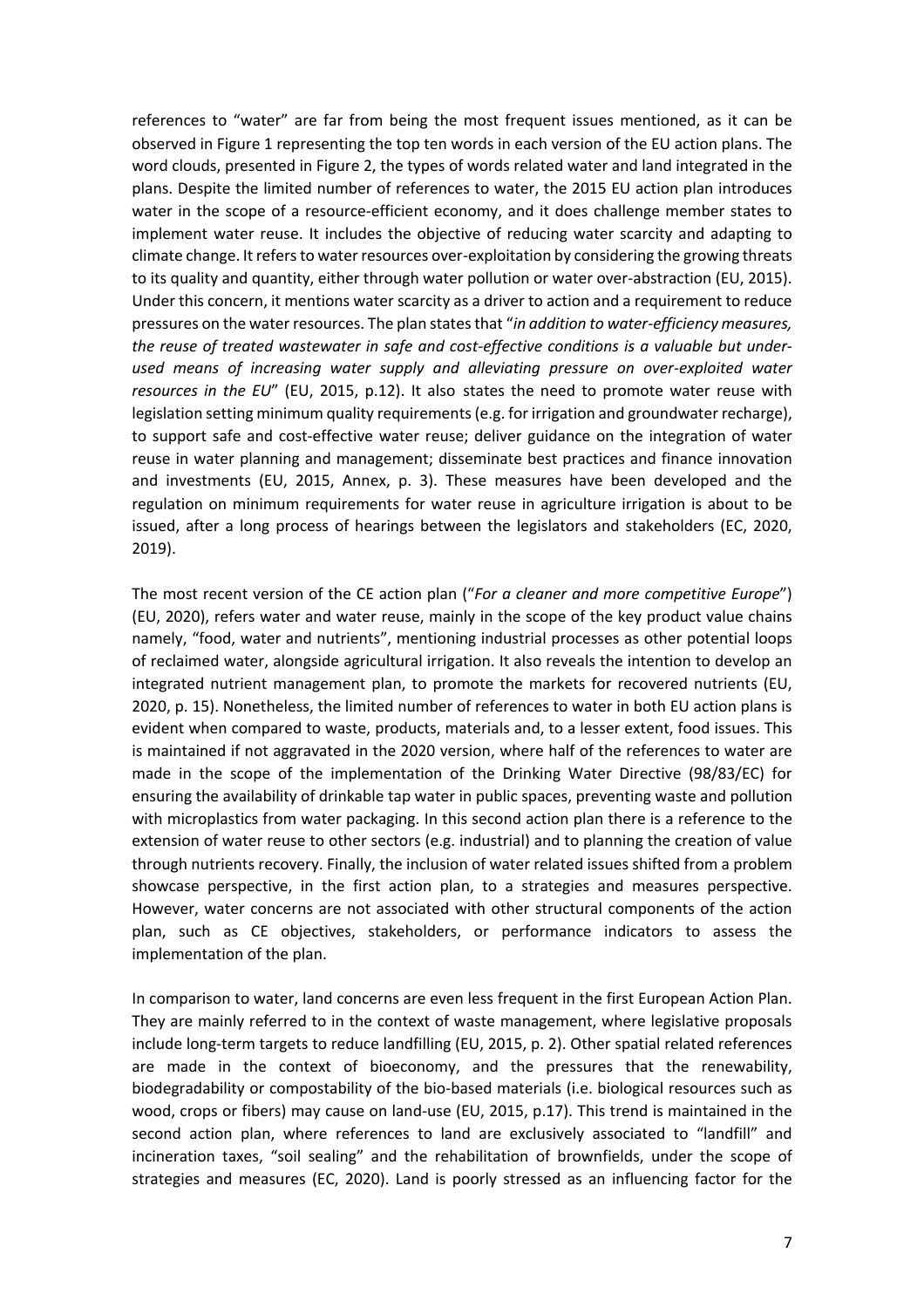implementation of the CE in the first action plan, and it is only mentioned under a problemshowcase and objectives perspective, with no further references to land concerns associated with strategies and measures, stakeholders or indicators. In the second action plan land references are only mentioned in the strategy and measures. This analysis indicates that the EU action plans have not pondered the role of land and spatial issues for the implementation of CE.



Figure 1. Top ten words in the EU Action Plans



Figure 2. Word clouds of the water and land related terms in the EU action plans

In brief, the analysis shows that the references to "water", "territory" and "land" are far from being the top ten words of the European Action Plans, which are essentially dominated by waste, products, materials, recycling and food. Nevertheless, a closer look at the water related words shows that water reuse has a prominent place in both versions of the CE EU action plan, while there is no approach for integrating land related issues in the CE policy. Having this background into consideration, after the EU action plan of 2015, many EU member states have adopted their own CE national action plan. Have their approaches regarding the inclusion of water and land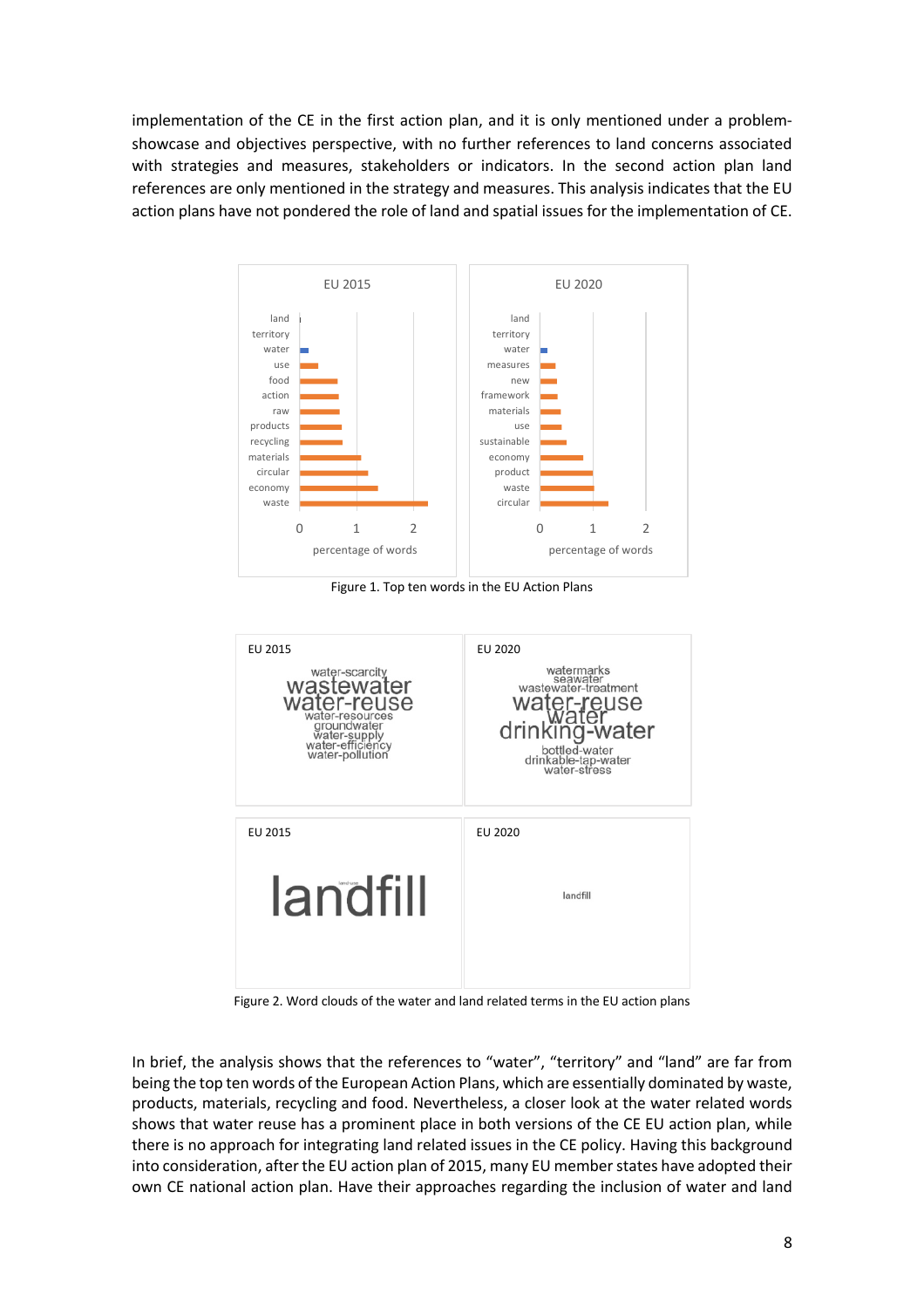related issues been similarly developed? Have they followed closely the EU action plans or have they further developed the inclusion of those concerns? Next section explores these questions.

#### *Water and land related terms in a set of member states circular economy action plans*

Similarly to what happens in the EU action plans neither water nor land concerns are close to the top ten words in the analysed set of CE national action plans. This can be observed in Figure 3, where the top ten words of the set of national action plans are represented. Water and land words are clearly peripheral in comparison with raw materials, waste and recycling. A closer look at the relative frequency of words in the action plans, represented in Figure 4, where the counting of all the terms related to water are represented, shows that there is a higher integration of water related terms in the national action plans of southern countries including Portugal, Greece, and Spain in comparison to northern countries, such as Denmark, Finland, and France. The inclusion of terms related to land concerns is much more irregular among countries, but France and Italy are clearly at the forefront.

Despite the limited number of references to water and land a set of details about the content of the plans is worth mentioning. The word clouds, represented in Figure 5, help to visualise the types of water and land related terms present in each plan. They uncover different approaches followed by the plans, which may be arranged in three groups. One group, that includes the plans of Greece, Portugal and Spain, on which "water reuse" or "regenerated water" are more frequent. Another group including the plans of Germany, Netherlands and Italy that emphasise wide terms such as "water resources", "water management" and "wastewater". And, another group including the plans of Denmark, Finland and France on which the references on water are almost absent. The Finnish plan mainly mentions water in contexts associated with transportation.

A deeper analysis of the plan shows that whilst growing scarcity of natural capital and raw materials is a common theme in the CE national action plans, only Portugal, Spain and Netherlands refer to water scarcity. While for Portugal and Spain the concern with water scarcity is a national problem, for the Netherlands it is a question of interest for international cooperation and trade. The Dutch action plan mentions that value chains and waste flows are international and there are opportunities for "*mutual gains approaches*" (symbiosis), that can be considered at the international level, recovering nutrients and "reducing vulnerability to water scarcity in other countries" (Netherlands action plan, 2016, p. 42). Wastewater treatment for the purpose of water reuse is frequently mentioned in the southern national action plans (Spain, Portugal, Italy, and Greece), while wastewater processing mainly as a source of recycled nutrients occurs in the action plans of the northern countries, such as Netherlands and Finland. Among the southern countries some go even further than the EU Action Plan (Portugal and Spain) by adding specific mentions to the integration of water reuse in the scope of water resources planning. In the Italian plan, water resources are stated as an important element of the CE (Italy action plan, 2017, p.50). The Spanish plan includes water reuse as one of its main action areas, on which policies and instruments are to be focused, separated from raw materials, allegedly for its importance in the Mediterranean area and its special impact on the economy (Spain action plan, 2018). Water reuse is most referred in the Greek case. Interestingly, even if Germany is a country with considerable water availability, the importance of preserving this resource is strongly established as an objective of the action plan (Germany action plan, 2016). The concept of virtual water trade is referred, highlighting the need to develop water footprint analysis, taking into consideration the water related negative impacts in the exporting countries (Germany action plan, 2016, p.37).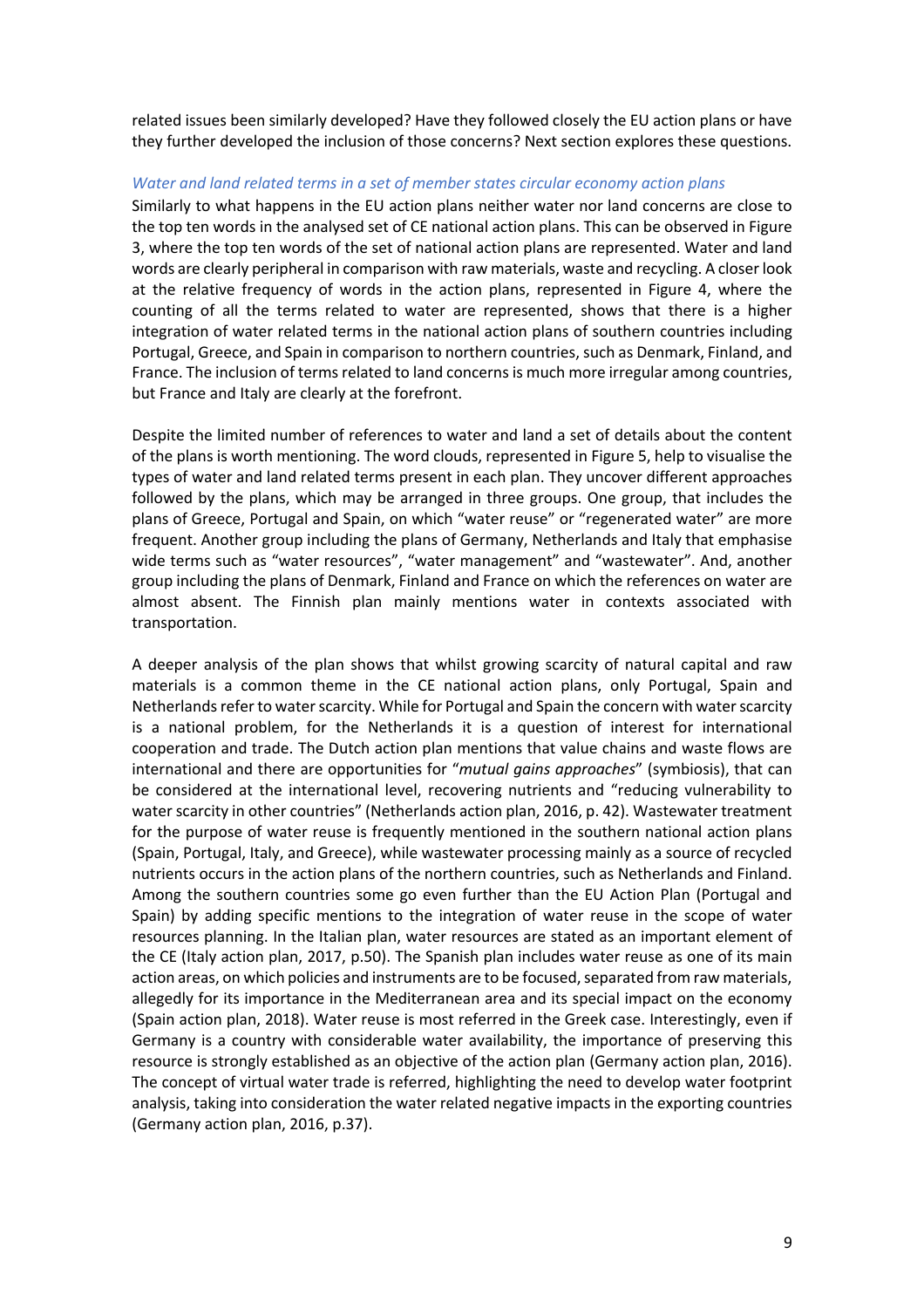

Figure 3. Top ten words of the selected national action plans for circular economy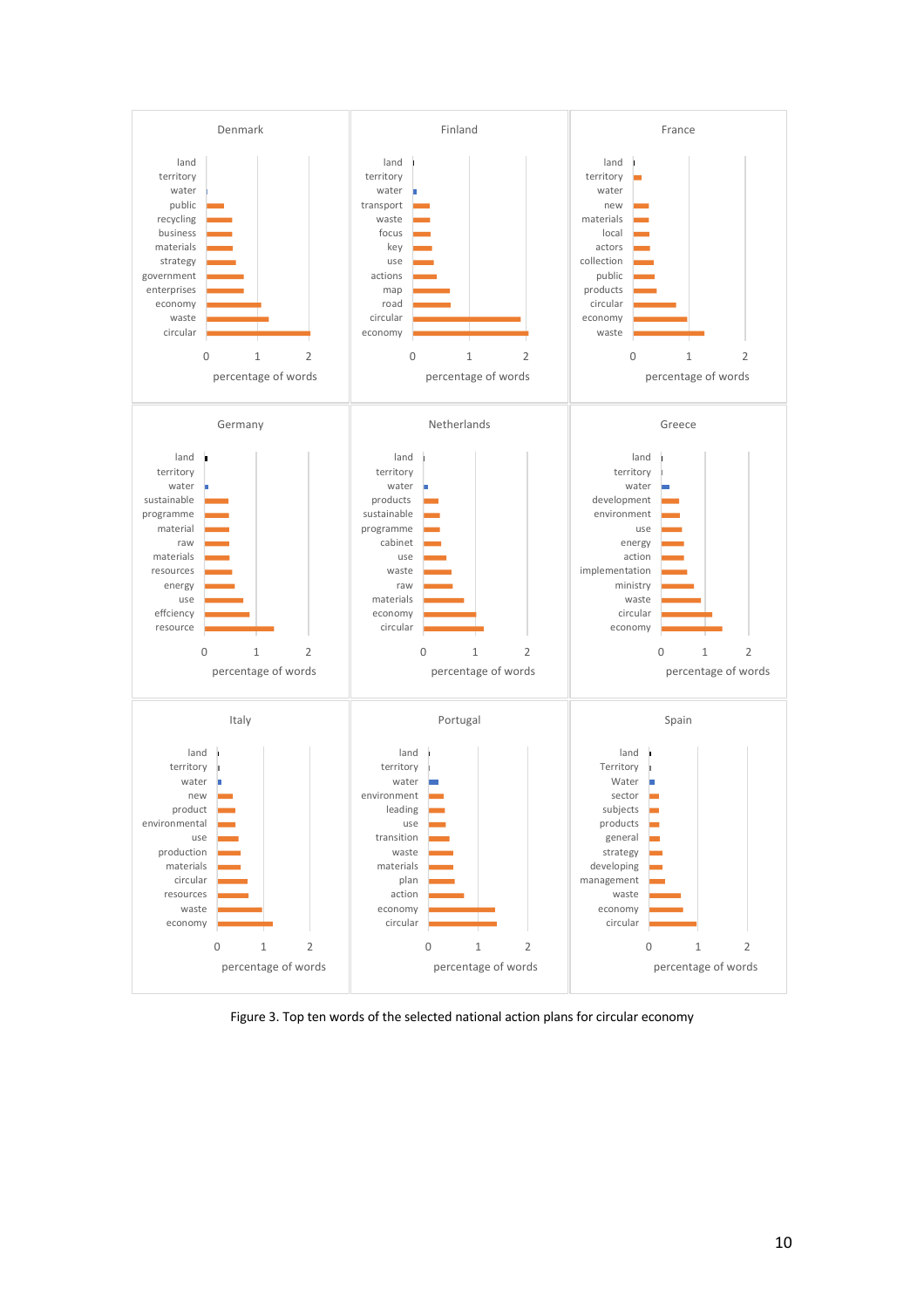

Figure 4. Water and land related terms for each action plan

The types of words related with land represented in the clouds of Figure 5 also show different paths followed by the action plans. One group of action plans, including Germany, Netherlands, Finland and Portugal, consider them in a richer way, using a set of different terms such as "territory", "spatial, land use or regional planning" and "zones", among others. In the remaining group of countries, land is rarely and poorly mentioned, similarly to what was observed in the EU action plans.

The analysis also shows that not all countries refer to the articulation between water and land concerns. Among the plans that do this are the ones from Germany, Finland, the Netherlands in northern Europe and Italy, Portugal, and Spain in southern Europe. The connection between water and land issues is mainly done in the sense of environmental media or factors of production. The German action plan is where this relation is stronger, with a higher number of conjoint references to integrated approaches that consider regional resource cycles with sustainable water and land programmes (Germany action plan, 2016, p.49 and p.86). The German action plan also mentions land use as "cross-cutting category", at the intersection between natural and socioeconomic resources (Germany action plan, 2016, p.76). This perspective accentuates not only the integration amid natural resources such as water and soil or land, but the view that the transition into the CE depends on the regeneration of natural capital/ecosystem services in their entirety and interconnectedness.

A deeper insight into the plans and the sections where words are used, enables a richer perspective about the inclusion of water and land related terms in the CE policy design. This was undertaken by analysing , how frequently the references to water and land were associated to the typical components of action plans, namely *problem showcase*, *objectives*, *strategies and measures*, *stakeholders* to be involved and *performance indicators.* A small selection of sentences illustrating how water and land concerns are mentioned under each of these structural components are presented in Table 1. The results of the counting for all the plans are represented in Figure 6.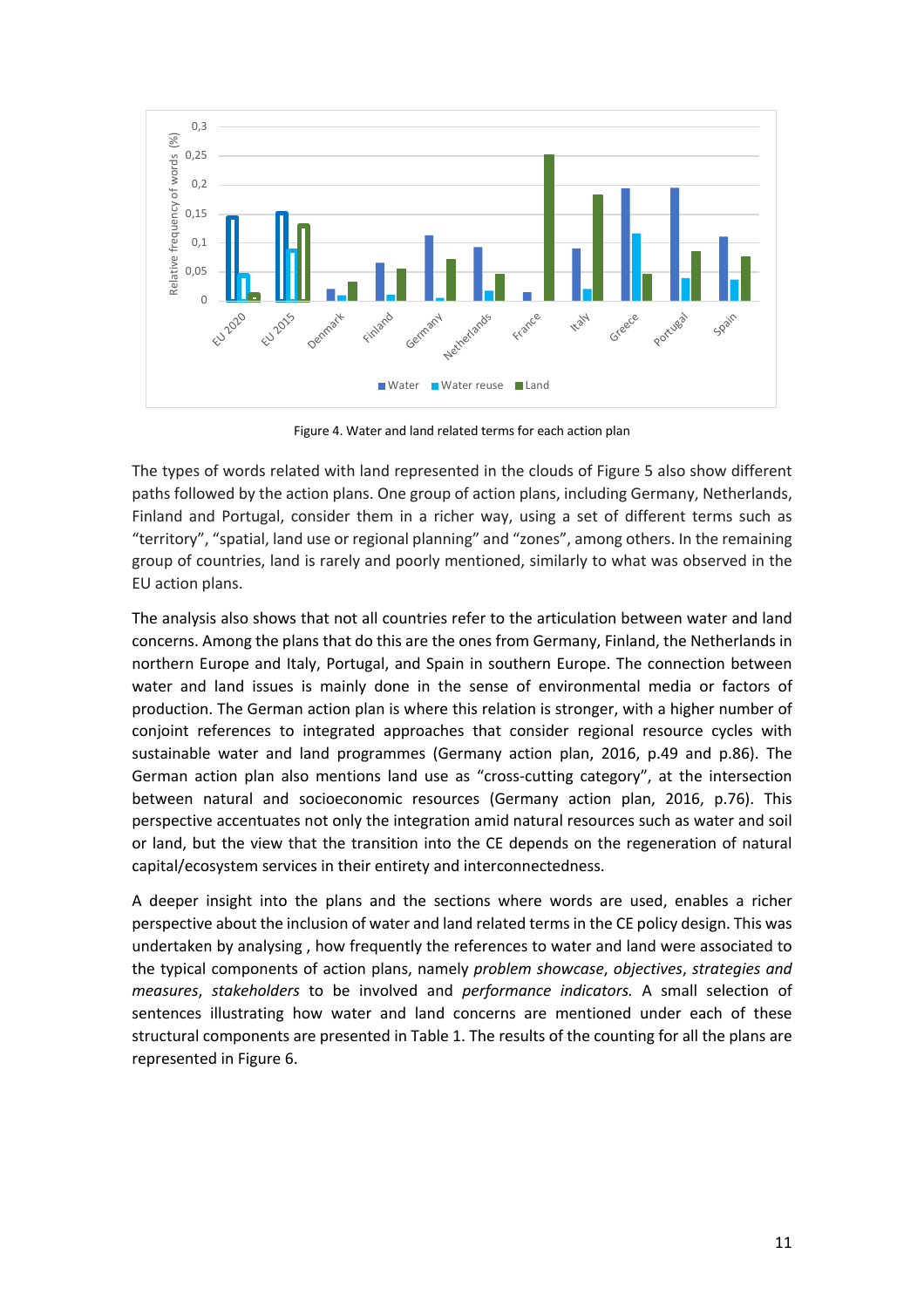| Denmark<br>water<br>wastewater                                                                                                                                                                                                | Finland<br>ransport<br>water-<br>water-treatment-plant                                                                                 | France<br>water-treatment<br>water-consumption                                                                                                                                                                                                                                                                                     |
|-------------------------------------------------------------------------------------------------------------------------------------------------------------------------------------------------------------------------------|----------------------------------------------------------------------------------------------------------------------------------------|------------------------------------------------------------------------------------------------------------------------------------------------------------------------------------------------------------------------------------------------------------------------------------------------------------------------------------|
| Germany<br>drinking-water<br>water-resource<br>groundwater<br>water-heatersWater<br>water-reuse<br>water-management<br>virtual-water<br>water-use<br>water-storage<br>water-resources<br>water-consumption<br>water-catchment | Netherlands<br>wastewater<br>water-storage<br>water-consumption<br>water-puritication                                                  | Greece<br>spring-water<br>hydroelectric-plants<br>water-management<br>wastewater<br>Water-reuse<br>water-use Water frainwater<br>water-collection<br>water-conservation<br>water-resources<br>water-supply                                                                                                                         |
| Italy<br>water-discharge<br>water-supply<br>wastewater<br>water-consumption<br>water-resources<br>water-bodies                                                                                                                | Portugal<br>water-use<br>wat<br>se<br>wate<br>icienc<br>wastewater<br>water-and-sanitation<br>dmking eater<br>eler-consumpt<br>distant | Spain<br>water-management<br>water-reclamation-plants<br>water-resources<br>groundwater<br>wastewater<br>wastewater-reuse<br>purified <sub>2</sub> w<br><b>Wate Water Water-98</b><br>Water-reuse<br>regenerated-water<br>water-supply<br>wastewater-treatment<br>water-u eatment<br>drinking-water<br>wastewater-treatment-plants |
| Denmark                                                                                                                                                                                                                       | Finland<br>land-transport<br>planning-regulations<br>town-planners                                                                     | France                                                                                                                                                                                                                                                                                                                             |
| landfill                                                                                                                                                                                                                      | land <sup>land-use</sup><br>land-use-planning<br>town-planning                                                                         | territory                                                                                                                                                                                                                                                                                                                          |
| Germany<br>spatial <sub>i</sub> planning<br>and<br>-use<br>andscape<br>landfi                                                                                                                                                 | Netherlands<br>landfill<br>spatial-planning<br>land-use-change<br>xxal-area-plannin<br>urban-planning                                  | Greece<br>regional-planning<br>innovation-zones<br>green-zones<br>land                                                                                                                                                                                                                                                             |

Figure 5. Word clouds of the water and land related terms in the selected national action plans for circular economy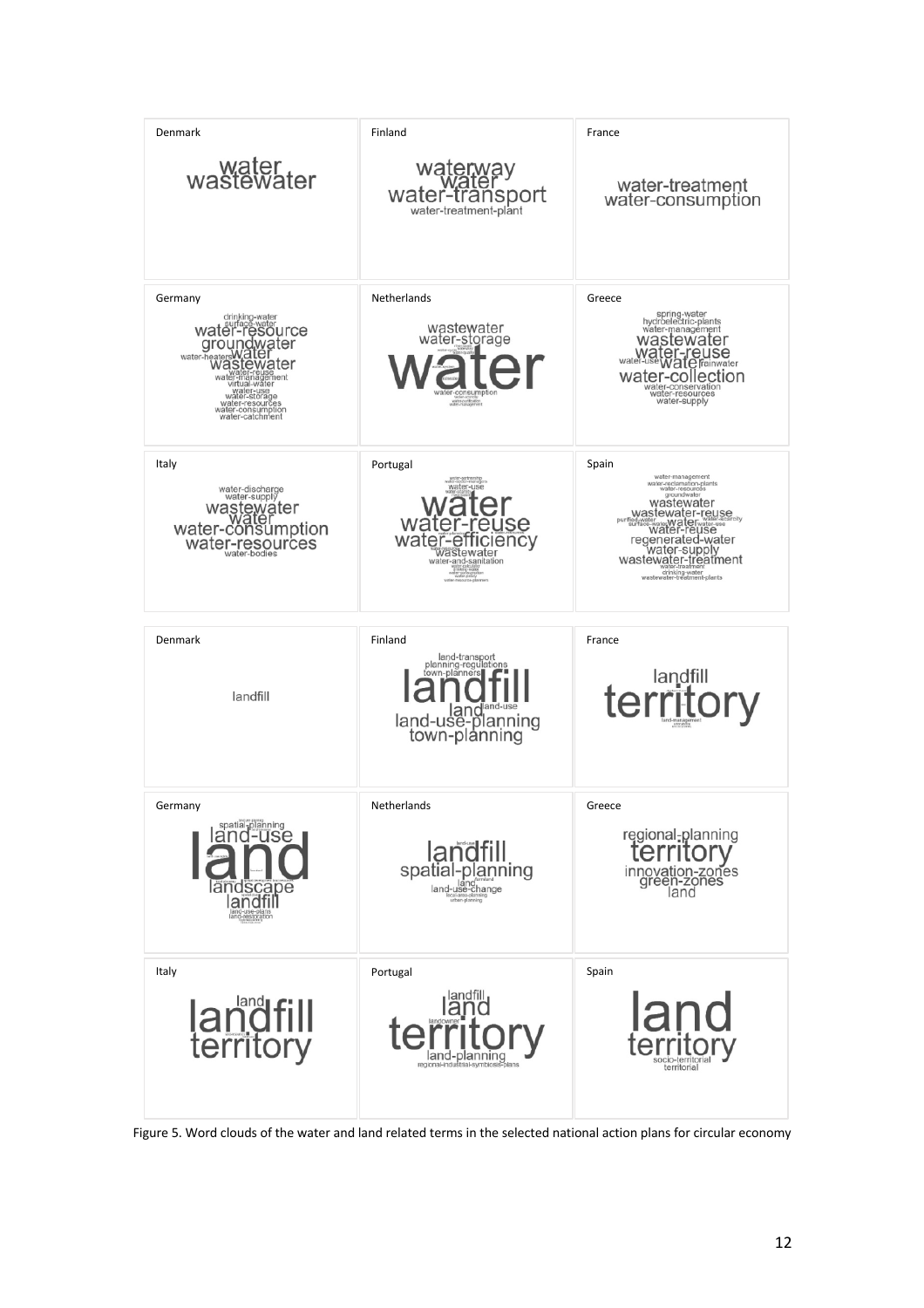The results show that the allocation of water and land related concerns inside the action plans is rather varied. For water, notwithstanding differences among the countries, relatively consistent approaches are observed. Germany is the sole country that has water related words associated to all the plan components. Five in nine action plans refer water in the CE *objectives*, namely, Finland, Germany, Netherlands, Greece, and Portugal. The majority of the national action plans mention water under the *problem-showcase* and the *strategies and measures*. Only, the action plans of Germany, Portugal and Spain relate water concerns with specific stakeholders such as state agencies, water managers and planners. Also, the action plans of Germany, Italy, and Spain are the only to consider water in the *performance indicator*s. The inclusion of land concerns in the CE action plans is, broadly, much more irregular and poorer.

|                           | Water                                                                                                                                                                                                                                                                                                                                                                                                                                                   | Land/Territory                                                                                                                                                                                                                                                                                                                                                                                                                                                                                                                        |
|---------------------------|---------------------------------------------------------------------------------------------------------------------------------------------------------------------------------------------------------------------------------------------------------------------------------------------------------------------------------------------------------------------------------------------------------------------------------------------------------|---------------------------------------------------------------------------------------------------------------------------------------------------------------------------------------------------------------------------------------------------------------------------------------------------------------------------------------------------------------------------------------------------------------------------------------------------------------------------------------------------------------------------------------|
| Problem-<br>showcase      | "Even the efficient use of water resources is an<br>element of significant importance in a circular<br>economy context. It is necessary to pursue actions,<br>especially in the context of production processes,<br>aiming at optimising water consumption and<br>reducing discharges in water bodies, in particular<br>through the reuse of treated wastewater, in<br>conditions that are safe and cost-effective." (Italy<br>action plan, 2017, p.50) | "In terms of the circular economy, town planning is the<br>first decisive phase, because it can, for example, be used<br>to steer construction efficiency and material choices"<br>(Finland action plan, 2016, p.25)<br>"Land: A notable problem is the rapid rate of <b>land take</b> for<br>development and transportation. Approximately half of<br>all land thus used is made impermeable (surface sealing)"<br>(Portugal action plan, 2017, p.38)                                                                                |
| Objectives                | "To improve water efficiency; To increase water<br>reuse;" (Portugal action plan, 2017, p.43)                                                                                                                                                                                                                                                                                                                                                           | "To Protect life on land" (Portugal action plan, 2017, p.43)                                                                                                                                                                                                                                                                                                                                                                                                                                                                          |
| <b>Measures</b>           | "Re-usage of water and use of the sludge from<br>wastewater purifying plants" (Greece action plan,<br>2018, p.15)<br>"By gradually scaling up the standards to establish,<br>say, full circularity with respect to emissions to land,<br>air and water, companies will be forced to innovate<br>and adopt circular substances and technologies"<br>(Netherlands action plan, 2016, p.23)                                                                | "Spatial<br>planning<br>solutions:<br><b>Netherlands</b><br>The<br>Environmental Assessment Agency (PBL) indicates that<br>spatial planning solutions can also contribute to the<br>transition to a Circular Economy. (). Through business<br>park management and <b>urban planning</b> , companies in<br>industrial parks can make use of one another's materials<br>and residual streams". () Regional spatial planning<br>policy offers greater scope for supporting circular<br>activities" (Netherlands action plan, 2016, p.18) |
| <b>Stakeholders</b>       | "State agencies for business, environment, water,<br>agriculture, energy, innovation and health: develop<br>and monitor activities, promote measures" (Portugal<br>action plan, 2017, p.43)                                                                                                                                                                                                                                                             | "Strengthen synergies between companies (Industrial and<br>territorial ecology - Industrial symbiosis): Promote<br>industrial and territorial ecology (industrial symbiosis) in<br>regional schemes for regions that wish to participate"<br>(France action plan, 2018, p.38)                                                                                                                                                                                                                                                         |
| Performance<br>indicators | "Recovery rate of phosphorus (for example in readily<br>plant-available form) from wastewater/sewage<br>sludge" (Germany action plan, 2016, p.42)                                                                                                                                                                                                                                                                                                       | "Future analyses will therefore additionally measure and<br>separately present the use of soil, water, land, energy<br>and raw materials associated with the production and<br>transportation of imported goods together with the<br>impacts on air quality, the climate and biodiversity"<br>(Germany action plan, 2016, p.43)                                                                                                                                                                                                       |

| Table 1. Selected content related to water and land planning in the national action plans |  |  |  |
|-------------------------------------------------------------------------------------------|--|--|--|
|                                                                                           |  |  |  |

The vast majority of the plans refer to land concerns mainly in the *problem showcase, objectives* and *strategies and measures*. The plan of France presents the larger frequency of land related terms that occur mainly under the *problem-showcase, strategy and measures, and stakeholders* plan components. In this plan the term "territory" or "territorial" is mentioned many times, mostly under the *stakeholder's* component, where the importance of the territory as an appropriate scale to industrial symbiosis and cooperation is mentioned, and each measure calls for a specific stakeholder to implement. Only the plans of Italy, Greece and Spain fail to consider land issues in the *objectives* of the action plan. The association of land concerns with stakeholders was identified in the plans of Finland, Germany, France, Portugal, and Spain. The association of land concerns with indicators is rare, and only found in the plans of Italy and Germany. Interestingly, the plans of Germany and Italy are the only ones mentioning both water and land related terms under the *performance indicators* components.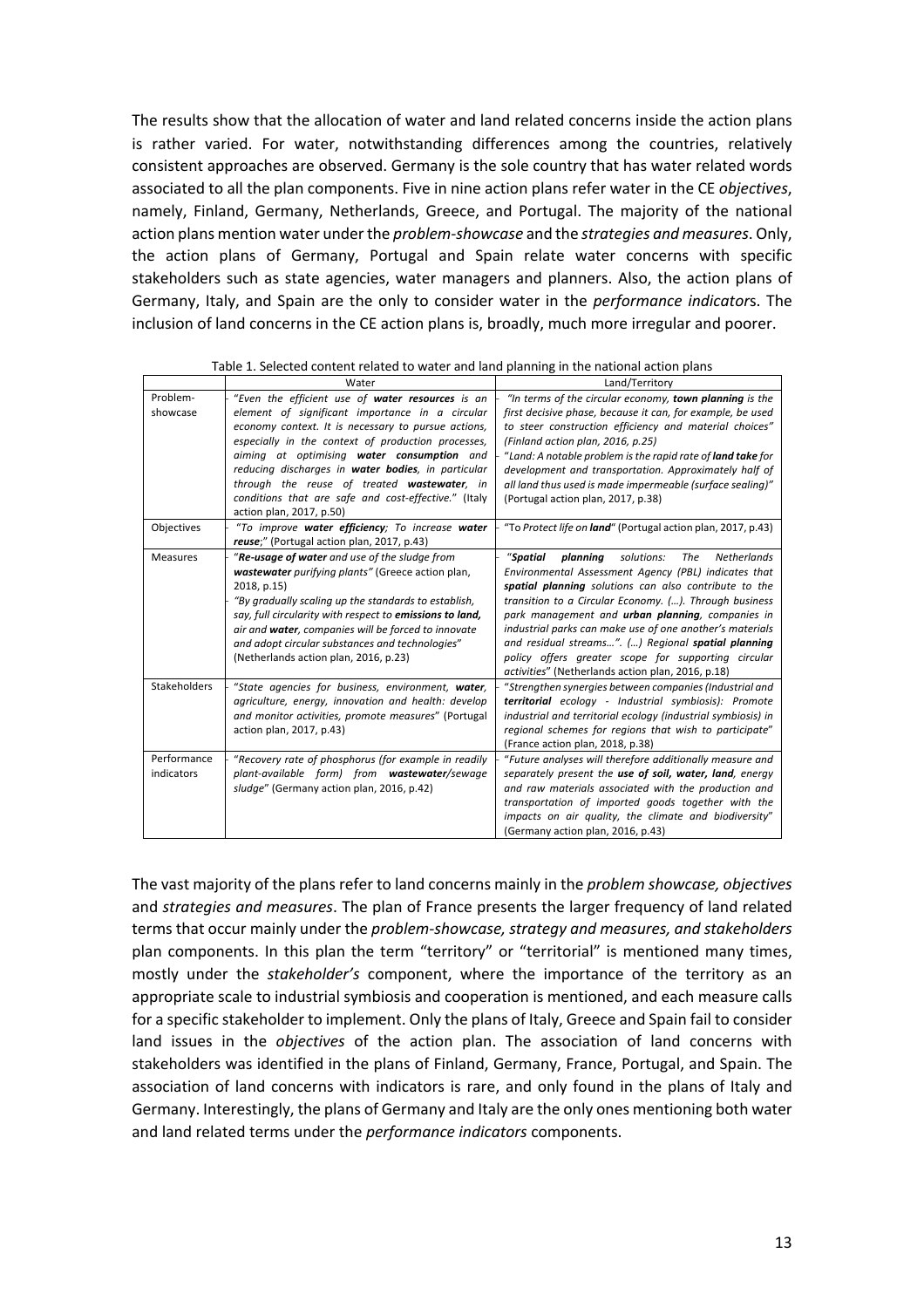

Figure 6. Association of the water and land related terms to the main components of the action plans

While references to water reuse are present in all the national action plans, probably influenced by the EU action plan, this analysis put in evidence different paths that were followed by the set of national action plans regarding the integration of water and land in their CE policy approaches. While some countries do stress these concerns in the design of CE policy, others clearly miss considering them. The next section will further extend an assessment of CE policy approaches regarding water and land issues as considered by the action plans.

## 3. Assessment

Substantive political-administrative dimensions are inscribed in action plans. This type of plans define intervention priorities, with economic, social and spatial contours, and seek to engage both private investors and various public authorities (Knoepfel et al., 2007). As mentioned in section 2 internal consistency, i.e. the inclusion of the relevant aspects of that policy in all the structural components of an action plan influences its assimilation by their specific target actors and other inter-linked policy sectors and stakeholders. The inclusion of water, especially water reuse, and of spatial issues in the CE action plans may mutually reinforce other policy domains dedicated to water efficiency and sustainability and, globally, contribute better to water circularity. This section synthetises the analysis undertaken in the previous section by assessing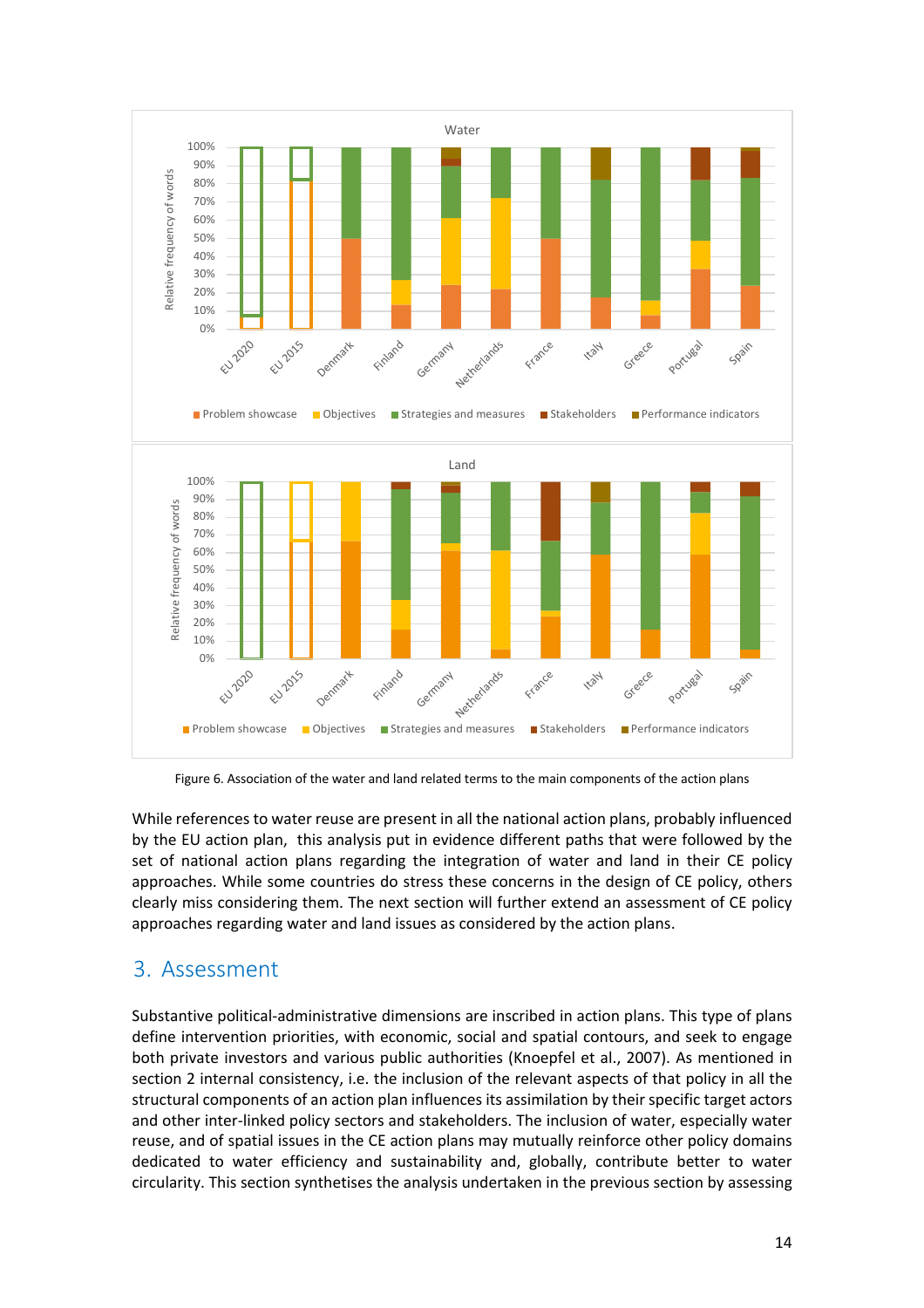the different courses followed by the set of member states action plans of CE after the 2015 EU CE action plan. For this purpose, it first classifies the plans according to the frequency of water and land related words<sup>1</sup> and then classifies the plans according to internal consistency with regards to the association of those terms to the typical components of an action plan<sup>2</sup>. The classification is represented in Figure 7.



Figure 7. Assessment of Circular Economy National Action Plans ( water, I land; Countries: DK-Denmark; FL-Finland; DE-Germany; NL-Netherlands; FR-France; IT-Italy; GR-Greece; PT-Portugal; ES-Spain)

Regarding water, a group of action plans clearly emerge with stronger classification both in consistency and frequency, namely of Germany, Portugal and Spain, and to certain extend Greece. Although with a reduced frequency, the plans of Finland, Italy and the Netherlands also show fair classification in consistency. The remaining plans vary significantly in the classification factors. As for land and spatial related concerns, a much diverse pattern among action plans emerges. Still, the plans of France and Italy are worth mentioning considering both frequency and consistency. For instance, the centrality of the territory is referred in the Italian action plan for enabling the governance processes between different types of stakeholders, considered necessary to create opportunities for industrial symbiosis (Italy action plan, 2017). Some countries recognise that spatial issues are relevant for the CE policy, in particular for the implementation of symbiosis agreements, even though these concerns were poorly stressed in both version of the EU action plan. Though with lower levels of frequency, the plans of Germany, Finland and Portugal also reveal a good classification in consistency. The plans of Germany and

 $1$  For frequency, the classification used the following intervals of relative frequency of water and land related words: A (>0,20), B (0,15-0,2), C (0,10-0,15), D (0,05-0,10) and E (0-0,05).

 $2$  For consistency, the classification used the following criteria: existence of water and land related words in the CE associated to the action plan components: A (in all components), B (in four components), C (in three components), D (in two components one being *strategies and measures*), E (in two or less components not being *strategies and measures*).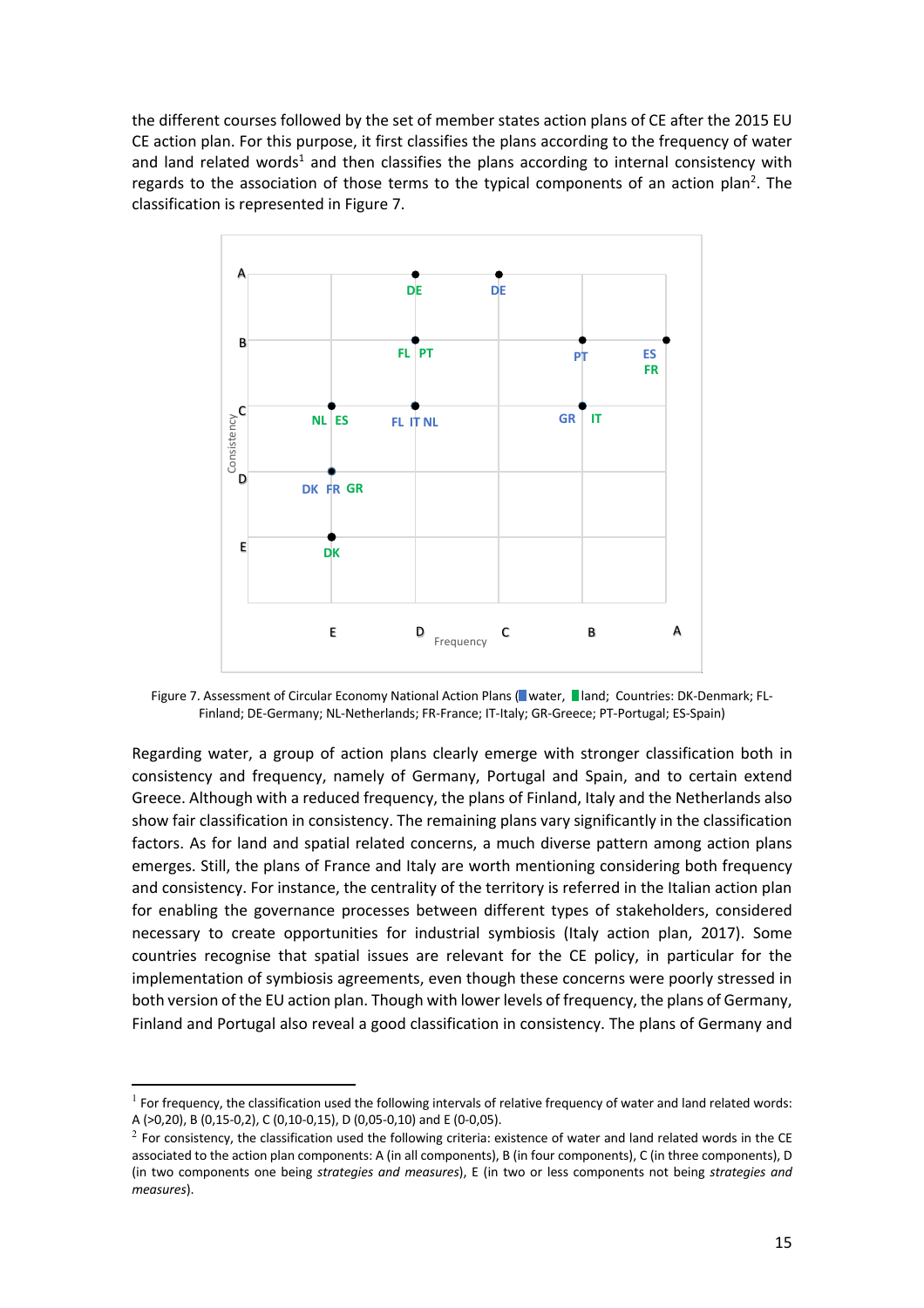Portugal are those where consistency for both water and land issues, relevant aspects of CE policy, is given similar importance in most of the components of the plan.

The assessment of the action plans derives only from the analysis of the integration of words related to water and land in the set of CE national action plans. As such, it only focused on the consideration of water and land related words and on how they are used to design the CE policy approach. Other relevant issues, like the implementation of CE in these countries, or existing measures and actions underway in these domains, were not a matter of analysis. Further research should be extended to understand the influence these plans may have had on the institutional and legal settings of each country with regard to CE and how far they have included water, especially water reuse, and land concerns.

# 4. Policy recommendations

The horizontal integration of different sectoral policies, such as urban, agriculture, industry, energy or ecosystem protection has been considered as a major challenge for the transition into the CE, as all sectors interfere with water use and may be part of the adoption of new water reuse loops. This policy paper addressed water and land as major areas of concern for the implementation of CE, assuming their relevance for the horizontal consistency of CE policy approach. Moreover, it assumed that the policy design of CE action plans should ensure internal consistency by integrating those concerns in the various components of action plans. After the 2015 CE policy approach, the assessment undertaken by this paper showed a variety of subsequent approaches followed by a sample of member states. The emerging pathways suggest that future revisions of the EU CE action plan could benefit from national examples as they have gone much further regarding water and land related concerns. This also applies to the most recent version of the EU CE action plan. CE policy design may also learn from experiences developed at lower scopes such as urban scale projects, spatial master plans or symbiotic schemes, some already developed with success in member states included in the sample of this paper, in order to strengthen the potential challenging role of CE national action plans.

CE action plans should integrate several key requirements to facilitate the transition to water circularity and the implementation of water reuse and new water loop schemes, namely:

− they should include water and land concerns, in as much as these are fundamental fields for the implementation of CE, ensuring horizontal consistency across related policies and strategies; − they should offer a strong guidance for the implementation of water CE at lower levels, laying the ground for ensuring the vertical and horizontal consistency of CE policy;

− they should integrate water and land concerns in all the components of action plans, for internal consistency of CE policy;

− they should guide the development of water governance for the implementation of a water reuse system, including the need for new regulations, or the update of existing ones, and design the broad-based engagement of key stakeholders and partnership approaches for the implementation of new water loops;

− they should clearly include in the measures incentives for symbiotic agreements involving the use of water leading the way for the development of specific plans for symbiosis at the adequate levels of governance;

− they should identify barriers to the implementation of water CE and advancing measures to counteract them;

− they should clearly support and reinforce existing efficient water use or water reuse plans of each country.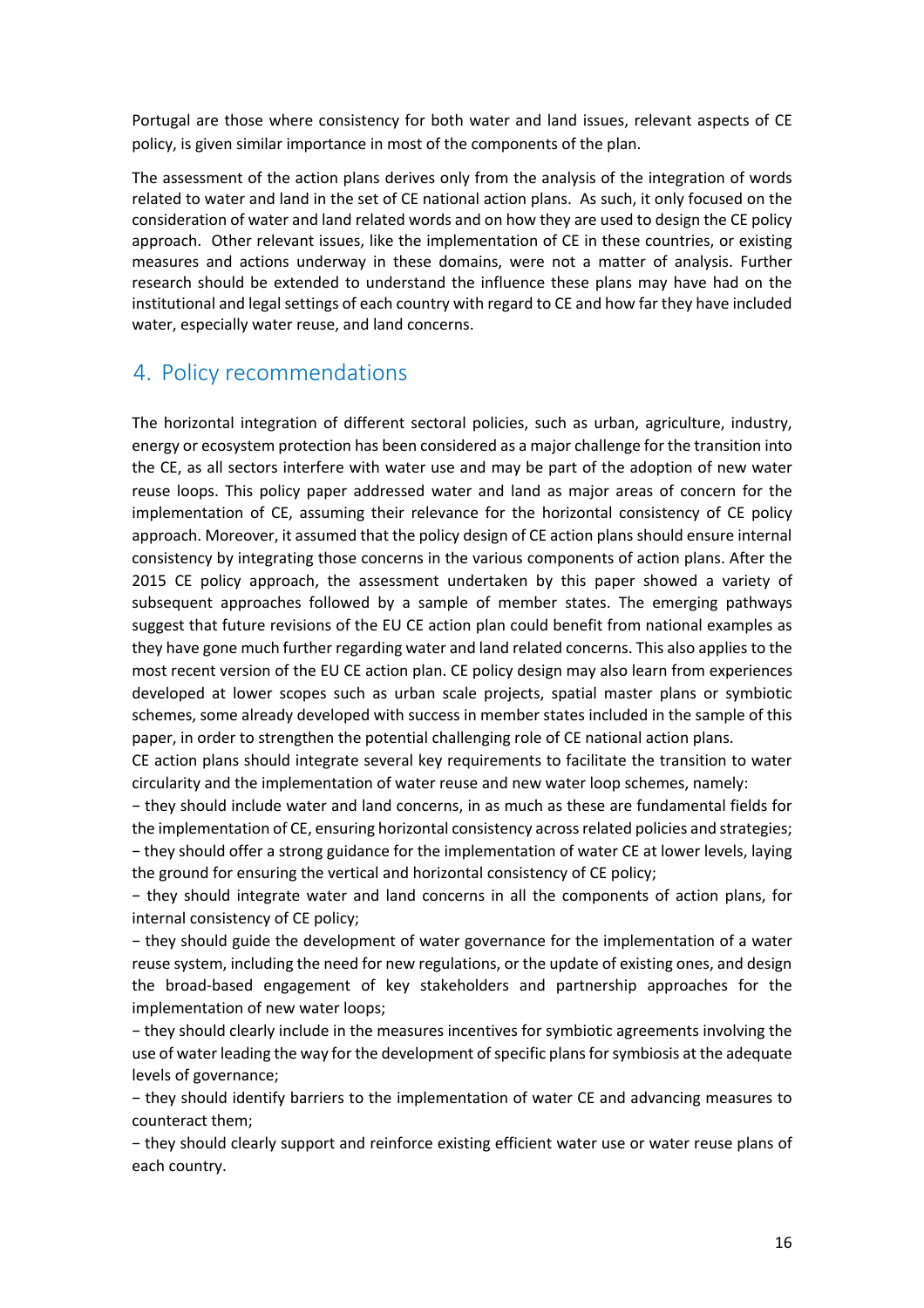CE policy should also be robust to ensure it maintains functionality and effectiveness in the attainment of policy objectives. This is relevant considering that the implementation of the water CE approach, and the adoption of new water loops, entails the addition of new stakeholders to water supply chains, with new risk management tasks, and should be able to respond over time to environmental and anthropic uncertainties.

There is standing evidence showing that water challenges require a broad framing, in particular, an integrated water resources management approach, that links water resources and land use planning and management, aiming at the transition into CE. For this, CE action plans should acknowledge this interdependency, favouring horizontal consistency among these policy fields and include these themes in their objectives, priorities and establish coordinated measures that consider the management of water, land and related resources. Broadly, CE policies, have mainly been driven by environmental economics and industrial ecology, fields that tend to neglect the interconnection with natural resources and land concerns in comparison to water or spatial fields. The need to stress this interconnection in the CE policies challenges the content of these action plans where the nexus between water and land should be much strongly stressed at the macro level of territories.

Next Deliverable, 3.2, will include the analysis of how water resources planning, and spatial planning systems develop CE policy and the assessment of drivers and barriers for the adoption of CE in the demo-sites contexts.

### References

- Araujo Galvão, G.D., De Nadae, J., Clemente, D.H., Chinen, G., De Carvalho, M.M., 2018. Circular Economy: Overview of Barriers. Procedia CIRP 73, 79–85. https://doi.org/10.1016/j.procir.2018.04.011
- Elo, S., Kyngäs, H., 2008. The qualitative content analysis process. J. Adv. Nurs. 62, 107–115. https://doi.org/10.1111/j.1365-2648.2007.04569.x
- EU Water Directors EUWD, 2016. Guidelines on Integrating Water Reuse into Water Planning and Management in the context of the WFD.
- European Comission EC, 2018. Proposal for a regulation of the European Parliament and of the Council on minimum requirements for water reuse.
- European Commission EC, 2000. Directive 2000/60/EC of the European Parliament and of the Council of 23 October 2000 establishing a framework for Community action in the field of water policy. Off. J. Eur. Communities 72.
- European Council − EC, 2020. Position (EU) No 3/2020 of the Council at first reading with a view to the adoption of a Regulation of the European Parliament and of the Council on minimum requirements for water reuse. Off. J. Eur. Union 24–27.
- European Council − EC, 2019. Proposal for a Regulation of the European Parliament and of the Council on minimum requirements for water reuse. Analysis of the final compromise text with a view to agreement. Brussels.
- European Council − EC, 1991. Urban Wastewater Treatment Directive. Official Journal of the European Communities.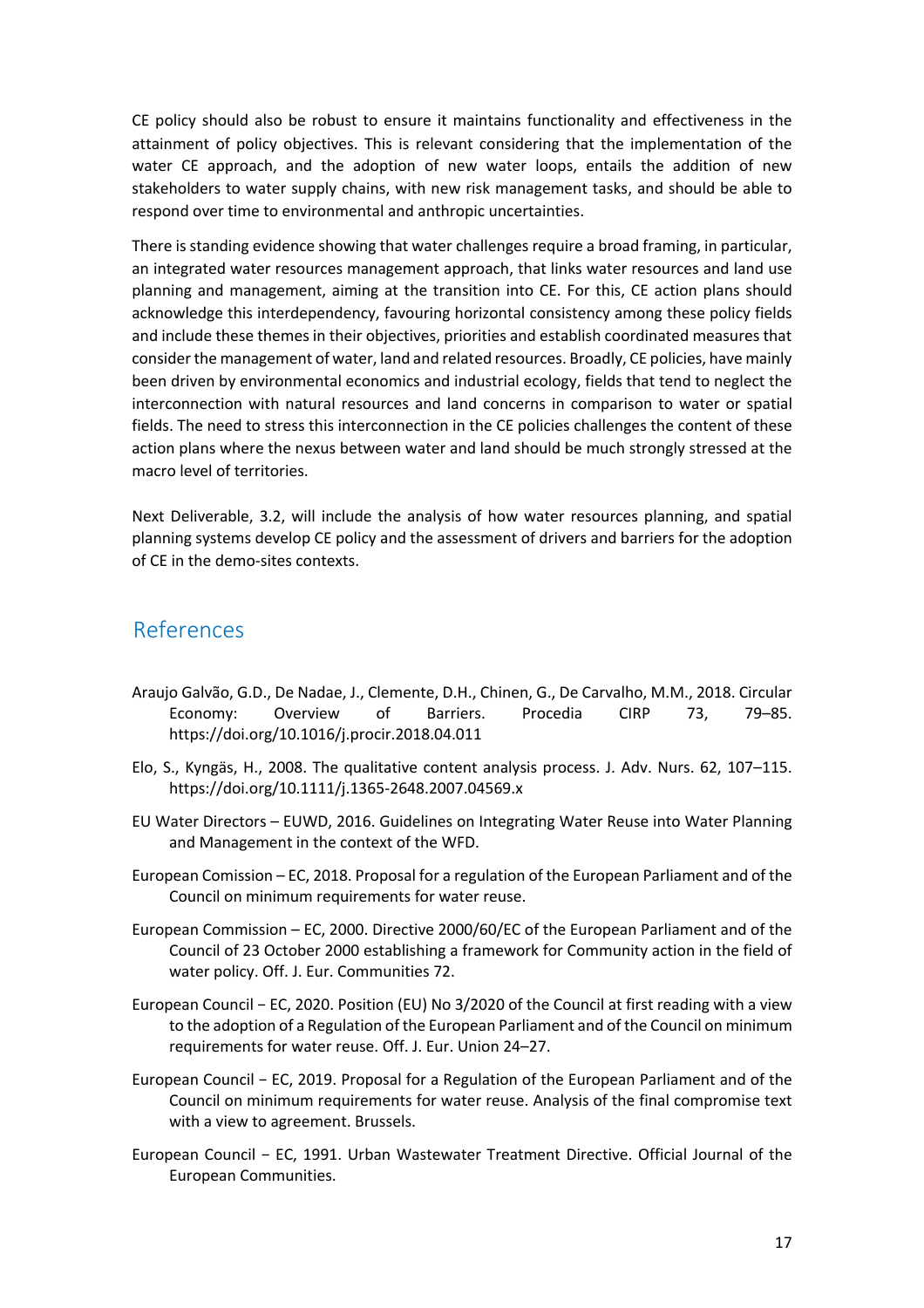- European Environment Agency EEA, 2012. Territorial cohesion and water management in Europe: the spatial perspective. Copenhagen. https://doi.org/Technical report No 4/2012
- European Parliament EP, 2019. Minimum requirements for water reuse. European Parliament legislative resolution of 12 February 2019 on the proposal for a regulation of the European Parliament and of the Council on minimum requirements for water reuse. Belgium.
- European Union EU, 2020. Circular economy action plan − For a cleaner and more competitive Europe. Brussels.
- European Union EU, 2015. Closing the loop An EU action plan for the Circular Economy. Brussels.
- Fidélis, T., Roebeling, P., 2014. Water resources and land use planning systems in Portugal— Exploring better synergies through Ria de Aveiro. Land use policy 39, 84–95. https://doi.org/10.1016/J.LANDUSEPOL.2014.03.010
- Graneheim, U.H., Lundman, B., 2004. Qualitative content analysis in nursing research: Concepts, procedures and measures to achieve trustworthiness. Nurse Educ. Today 24, 105–112. https://doi.org/10.1016/j.nedt.2003.10.001
- Homrich, A.S., Galvão, G., Abadia, L.G., Carvalho, M.M., 2018. The circular economy umbrella: Trends and gaps on integrating pathways. J. Clean. Prod. 175, 525–543. https://doi.org/10.1016/j.jclepro.2017.11.064
- Hsieh, H.-F., Shannon, S.E., 2005. Three approaches to qualitative content analysis. Qual. Health Res. 15, 1277–88. https://doi.org/10.1177/1049732305276687
- Kaika, M., 2003. The Water Framework Directive: A New Directive for a Changing Social, Political and Economic European Framework. Eur. Plan. Stud. 11, 299–316. https://doi.org/10.1080/09654310303640
- Kirchherr, J., Reike, D., Hekkert, M., 2017. Conceptualizing the circular economy: An analysis of 114 definitions. Resour. Conserv. Recycl. 127, 221–232. https://doi.org/10.1016/j.resconrec.2017.09.005
- Knoepfel, P., Larrue, C., Varone, F., Hill, M., 2007. Public Policy Analysis. The Policy Press University of Bristol, Bristol.
- Liefferink, D., Wiering, M., Uitenboogaart, Y., 2011. The EU Water Framework Directive: A multidimensional analysis of implementation and domestic impact. Land use policy 28, 712– 722. https://doi.org/10.1016/J.LANDUSEPOL.2010.12.006
- Organisation for Economic Co-operation and Development OECD, 2017. Land-use Planning Systems in the OECD. Country Fact Sheets. Paris.
- Pal, L., 2013. Beyond Policy Analysis. Public Issue Management in Turbulent Times. Nelson Education Limited, Toronto.
- Schneider, A., Sidney, M., 2009. What Is Next for Policy Design and Social Construction Theory? 1. Policy Stud. J. 37, 103–119. https://doi.org/10.1111/j.1541-0072.2008.00298.x
- Tura, N., Ahola, T., 2019. Towards a circular economy by leveraging hazardous resources: A case study of Fortum HorsePower. J. Clean. Prod. 230, 518–526. https://doi.org/10.1016/j.jclepro.2019.05.121

#### **National Action Plans**